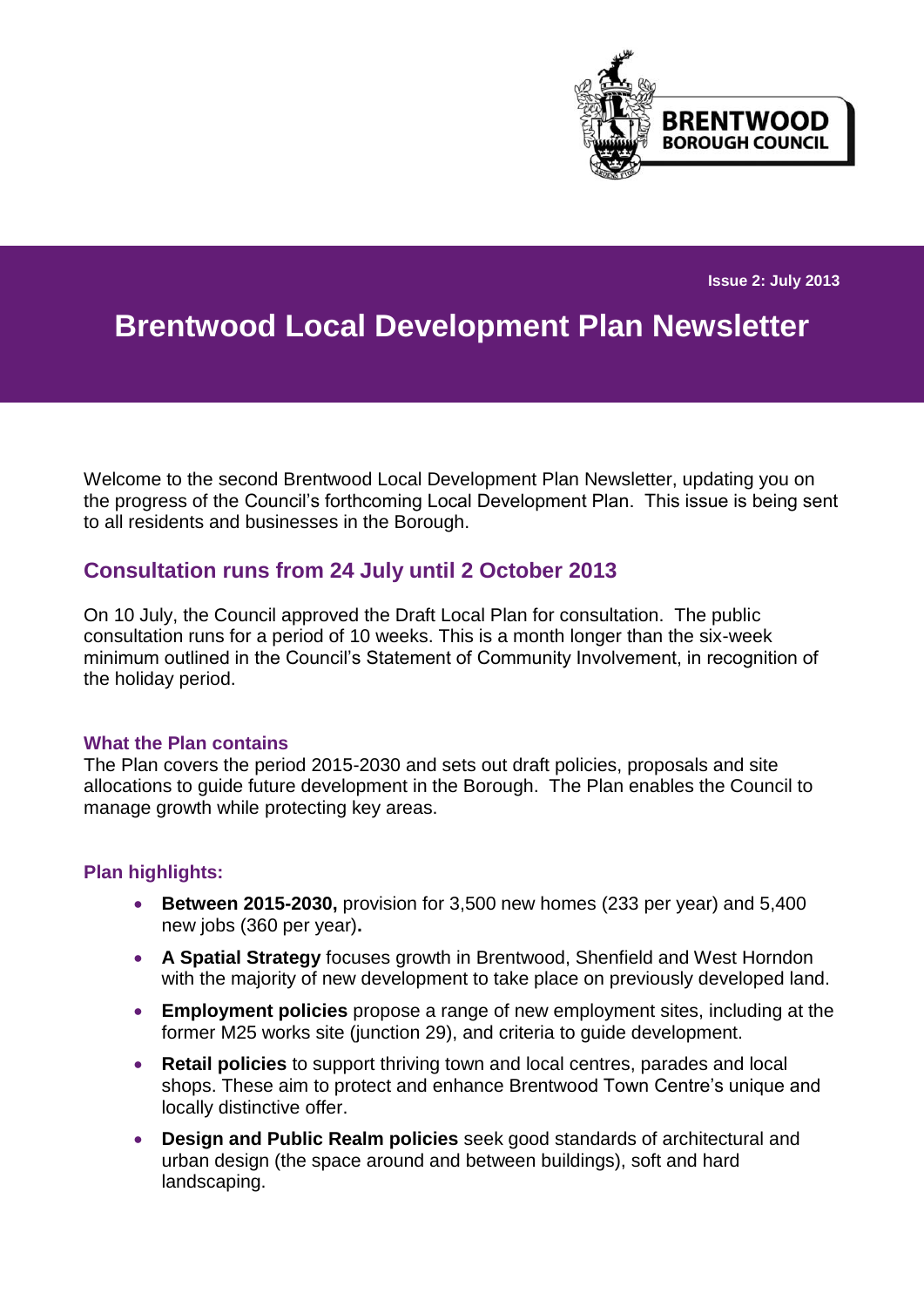- **Historic Environment policies** give protection to Listed Buildings, Conservation Areas, Scheduled Monuments and Archaeological Remains.
- **Green Belt, Environmental Protection and Open Space policies** aim to protect the Green Belt, landscapes, wildlife and their habitats, parks and open spaces and to provide open space in new development.
- **An Affordable Housing policy** that aims to ensure affordable housing is provided or a contribution towards this is made whenever a new home is built.
- **Infrastructure, Community Facilities and Transport policies** seek to ensure infrastructure and facilities are in place when needed to support new development (such as leisure facilities and shops).

The above gives a flavour of what the Plan covers and is not intended to be comprehensive.

#### **Who should respond?**

Anyone who is interested in the future of Brentwood Borough. The Council welcomes responses from everyone. Whether you live, work or study here, are a visitor, a local business or other interested party, now is your opportunity to get involved and make a difference to the future of the Borough.

#### **How can I respond?**

Responding online is the quickest and easiest way to comment. Alternatively, you can complete a comment form, available from the Town Hall or downloaded from our website and return this to us. See **[www.brentwood.gov.uk/localplan](http://www.brentwood.gov.uk/localplan)** for more information.

#### **How can I find out more?**

- Come along to a consultation event. These are listed on the attached page. Consultation material will be on display and Council planners will be available to answer any questions you may have.
- View the Plan online and comment on draft policies and proposals by visiting our website **[www.brentwood.gov.uk/localplan](http://www.brentwood.gov.uk/localplan)**
- View a hard copy of the Plan at Brentwood Town Hall and local libraries Brentwood, Shenfield and Ingatestone.

| $\bullet$ | Contact us: email |             | planning.policy@brentwood.gov.uk                                                                                                                        |
|-----------|-------------------|-------------|---------------------------------------------------------------------------------------------------------------------------------------------------------|
|           |                   | phone       | 01277 312620                                                                                                                                            |
|           |                   | or write to | <b>Planning Policy Team</b><br><b>Brentwood Borough Council</b><br><b>Town Hall</b><br><b>Ingrave Road</b><br><b>Brentwood</b><br><b>Essex CM15 8AY</b> |